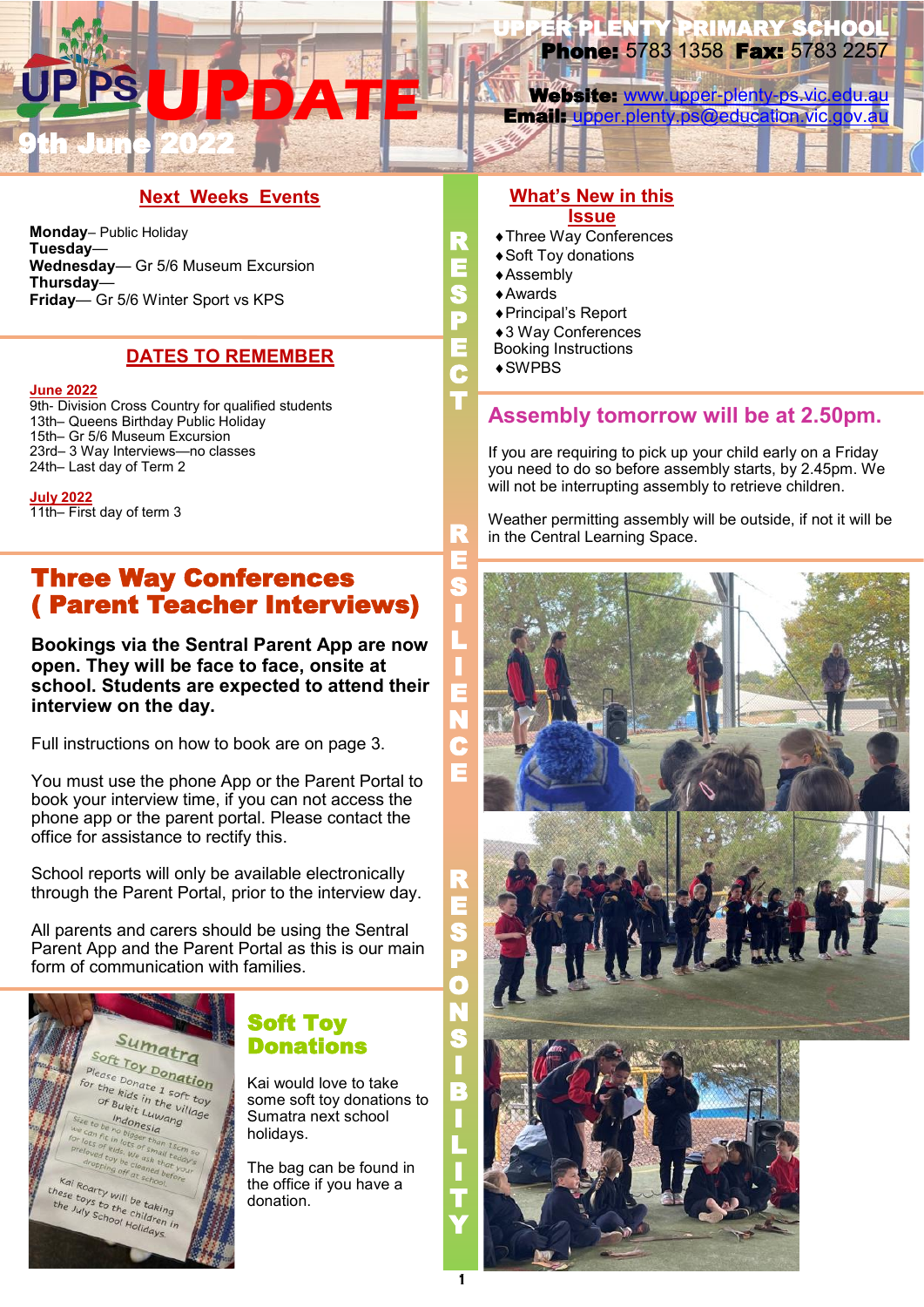## Weekly Awards

### Student of the Week Awards will be presented to:

**Taylan Gorovic** for making a wonderful start to his new school. Keep up the good work, Taylan.

**Blake Maskell** for challenging himself and showing a great understanding in our Numeracy lessons. You should be very proud of your achievements Blake. Well done! **Crystal Brunn** for all the work you are putting into your literacy and numeracy. Fantastic work Crystal!

**Asher Lucas** for always approaching learning tasks with an enthusiastic and positive attitude. You are a superstar Asher!

**Mason Azzopardi** for being enthusiastic and engaged whilst learning geography this week. Keep up the amazing attitude Mason!

**Spike McIntosh** for always being super helpful and making sure he shows respect for everyone inside and outside the classroom.

**Harlen Glass** for the fantastic effort he has put into his learning and assessment tasks this week. Keep it up Harlen!

**Zaylia Georges** for the excellent way you have been explaining your mathematical thinking in our daily reviews and during our number talks. Keep it up!

**Oliver Kelly** for putting in a wonderful effort when building words this week. Keep up the great work, Oliver!

## Values Awards will be presented to:

**Lily Stokes** for being a role model in the way that you follow directions promptly and are always ready to learn. Thank you Lily!

**Matilda Britton** for always showing respect to her teachers and class mates. Thank you Matilda for being such a ray of sunshine!

**Aashena Ocean** for always following teacher directions quickly. Thanks for always being ready, Aashena. **Sienna Vasilevski** for always listening carefully and following instructions promptly. Keep up the wonderful

work Sienna! **Alice Sillery** for listening to teacher instructions and promptly returning to the floor ready to learn. Brilliant effort Alice!

**Annah Stokes** for showing respect by quickly following instructions and asking questions when she is stuck. Good on you Annah!

**Abi Kolotelo** for always showing listening and showing respect to others. Thanks Abi!!

**Zoe Miller** for always following the teacher's instructions quickly and being an excellent role model to your peers in doing so.

**Olivia Tanner** for always being respectful by following teacher's directions quickly. Well done, Olivia!

### Special Principal's Awards will be presented to:

**Miranda Micallef** for showing responsibility by speaking up when there's a problem and for showing resilience by looking for a good solution when things don't go as planned. Well done Miranda!

**Jackson Singleton** for the enthusiastic way you have been sharing your learning and your knowledge with your class and for your wonderful contribution to our assembly. Thank you Jackson!

**Isla Stokes** for being inclusive of others in the playground, being cooperative and caring, and showing kindness to other students every day!

**Spike McIntosh** for being a good friend to everyone at school and for always showing kindness. You're a superstar Spike!

E R E S P O N S I B I L I T Y

R E S P E C T

R E S I L I E N C

Thank you to everyone who attended our special assembly last Friday. Our Foundation students did an exceptional job of the Acknowledgement of Country – led by Jackson Singleton! Our past student, Lachie Hill joined us and played the didgeridoo – he did a sensational job!!! It is always wonderful to have past students join us and share their expertise.

This week staff have worked in the professional learning Communities, reflecting on the term goals and the outcomes they have achieved. The plan is for the focus on Maths to continue into term 3. We also had a guest presenter, Peter Seehusen from The Resilience Project, who shared nation wide statistics on depression and anxiety in youth, and shared strategies from The Resilience Project around Gratitude, Empathy, Mindfulness and Emotional Literacy. The theme of his presentation was on giving and receiving kindness, and on building positive relationships with our students.

Tomorrow we are scheduled to play sport against Ivanhoe Grammar at Mernda. Our students are eager and ready to participate! Let's hope the weather is kind to us!!!

Thank you to everyone, staff, students and families, for their support over the past few weeks as we deal with illness and staff shortages. It's been a challenging time! You will notice that sometimes your child will have a different teacher, sometimes I might be their teacher, and sometimes they will be joining other classes. Our goal is always to provide continuity of learning for our students in a warm and caring environment. Our students have been superstars dealing with these challenges!

Thank you everyone, for your support!

Please stay safe! Please be kind! Sue Egan

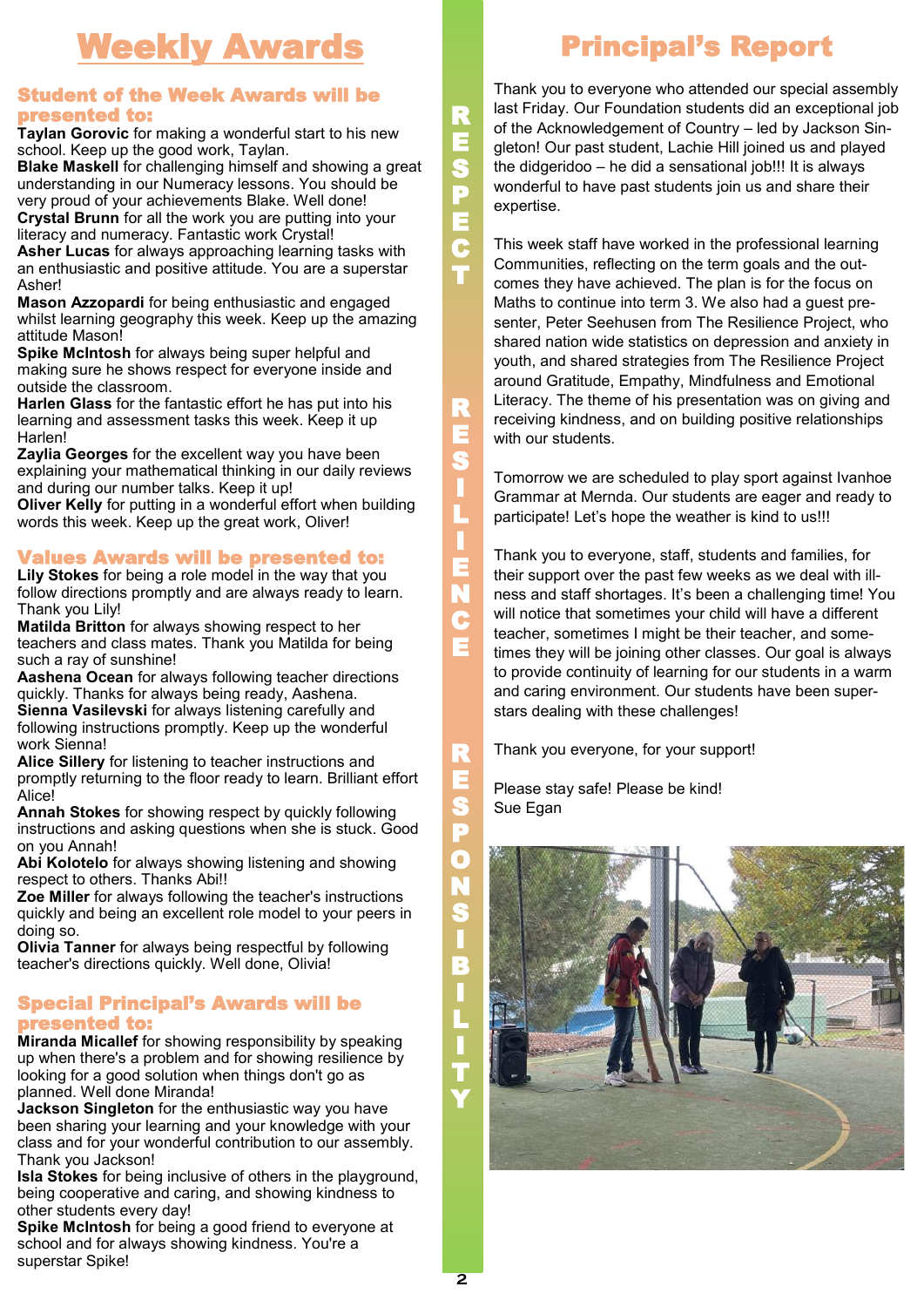## **Three Way Conferences**

This semester Three Way Conferences will be held on Thursday 23rd June, 2022 from 12:00pm to 6:00pm. This process actively involves parents, students and teachers reflecting on student growth as a learner this year so far. It's a wonderful opportunity to celebrate the student's achievements of learning goals, their strengths and new goals for semester two.

Registrations for the conferences will again be completed via the Sentral Parent Portal. Registrations will be open from 9:00am on the 6th June 2022 to 5:00pm on the 21st June.

Parents are to make bookings via the Sentral Portal.

School Reports will be available on the Sentral Parent App prior to the conference.



Once the Interview booking period becomes active on 6th June you will be able to do the next steps.



| vo ca               |                     | $\cdots$                                                                                               |  |
|---------------------|---------------------|--------------------------------------------------------------------------------------------------------|--|
|                     |                     | ŧ                                                                                                      |  |
|                     | page                | Your session will timeout from inactivity in 9:53<br>Please confirm your selection before leaving this |  |
| C Rack<br>Test      |                     |                                                                                                        |  |
| Student Name        |                     |                                                                                                        |  |
| VAR.<br>Miss VARKER |                     |                                                                                                        |  |
| 07/05/2021 Fri      |                     |                                                                                                        |  |
| 9.00am              | $011.45$ am         | 2.30pm                                                                                                 |  |
| Q154m               | $12,00$ om          | 245pm                                                                                                  |  |
| $Q-30am$            | 12:15pm             | 3.00 <sub>pm</sub>                                                                                     |  |
| O 9:45am            | 01230pm             | C 3.15pm                                                                                               |  |
| $O$ 10.00am         | C 12:45pm           | 3.30 <sub>pm</sub>                                                                                     |  |
| $10-15$ am          | 01.00 <sub>cm</sub> | 3.45pm                                                                                                 |  |
| 010 30am            | O1.15 <sub>0</sub>  | $-4.00$ pm                                                                                             |  |
| 10.45am             | 0130 <sub>mm</sub>  | $-a15pm$                                                                                               |  |
| 11:00pm             | 1:45pm              | 0 4 30pm                                                                                               |  |
|                     |                     |                                                                                                        |  |

 $215$ 

| 08:25                                            |                                                                                                                | $-146.1$           |
|--------------------------------------------------|----------------------------------------------------------------------------------------------------------------|--------------------|
|                                                  |                                                                                                                |                    |
|                                                  | Your session will timeout from inactivity in 9:57<br>Please confirm your selection before leaving this<br>nana |                    |
|                                                  | Interview session selected                                                                                     |                    |
| <b>Allen St</b>                                  |                                                                                                                |                    |
|                                                  |                                                                                                                |                    |
| Student Name                                     |                                                                                                                |                    |
|                                                  |                                                                                                                |                    |
| 07/05/2021 Fri                                   |                                                                                                                |                    |
|                                                  | 211:45am                                                                                                       | 2:30pm             |
|                                                  | 12:00pm                                                                                                        | 2.45 <sub>00</sub> |
| VAR<br>Miss VARKER<br>9:00am<br>9:15am<br>9.30am | 1215pm                                                                                                         | a.com              |

10:30a

11115an

If you are unable to access the Sentral Parent App, please contact the office for

4:00pr

assistance.

R E S P O N S I B I L I T Y

R E S P E C T

R E S I L I E N C E



## This week's SWPBS Value is Respect.

Students have been looking at how we can follow teacher's directions when asked. Students have been learning that when we follow instructions given by an adult or teacher, it is for their safety, but also to maximise the learning opportunities students are participating in.

By following teacher instructions, it allows all students to feel safe and happy within the classroom, and enjoy what they are learning.

You can foster this at home by acknowledging and praising your child when they have followed an instruction given by you, and model the benefits of following adult instructions.

| Selected appointments |
|-----------------------|

DEM<br>Miss DEMETRIUS 87/05/2021 Fr  $-9:00$ am

 $9:15<sub>nm</sub>$ 

9:30am

 $9:45am$ 

 $1000<sub>10</sub>$ 

 $-10:15$ am

 $10.30<sub>10</sub>$ 

10:45am

11100am

 $21115$ am

 $01130m$ 

11:45ar

12.00pm

1215pm

1230pm

12:45pm

1:00pm

 $115<sub>cm</sub>$ 

 $-1.30$ on

 $200$ 

 $245<sub>pr</sub>$ 

 $3000$ 

 $33500$ 

 $290<sub>1</sub>$ 

 $3.45<sub>0</sub>$ 

 $4000$ 

 $41500$ 

 $430<sub>m</sub>$ 

 $44500$